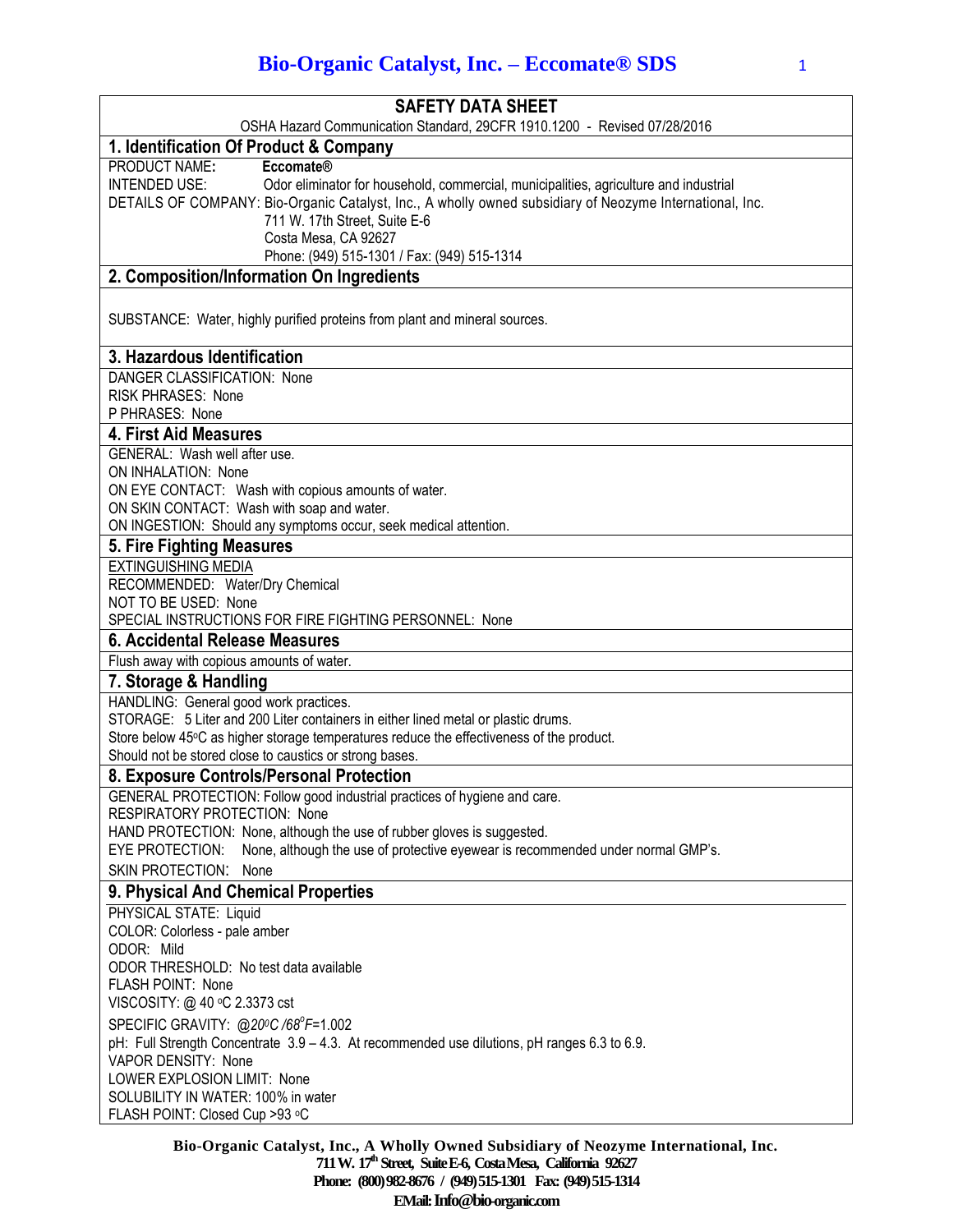FLAMMABILITY (SOLID, GAS): None

FLAMMABLE LIMITS IN AIR LOWER: No test data available. UPPER: No test data available. AUTO IGNITION TEMPERATURE: No test data available. VAPOR PRESSURE: < 0.01 mmHg @ 20°C *Calculated*

BOILING Point (@760 mmHg): > 100°C VAPOR DENSITY (air = 1): >1 *Calculated*

FREEZING POINT: See Pour Point

MELTING POINT: Not applicable

POUR POINT: 2.22°C or (+28 °F) SOLUBILITY IN WATER (by weight): *Visual* Completely soluble.

DECOMPOSITION TEMPERATURE: No test data available

## **10. Stability & Reactivity**

NO KNOWN REACTION TO OCCUR

CONDITIONS TO AVOID: Temperatures above 45°C., pH below 2.5 and above 11 will affect the quality and condition of the product. Strong caustics and strong bases may affect the quality and condition of the product.

## **11. Toxicological Information**

ORAL LD50**:** Levels of 5,000 mg/kg: No Effects.

OCULAR: Primary Ocular-Albino Rabbits-Levels of 1,000 mg/kg for 24 hours: No effects; Non-Toxic; "No Warning Required". ACUTE TOXICITY**:** LC50-Level of 10,000 mg/kg: No effects after 168 hours; Non-Toxic; "No Warning Required."

SKIN TESTS: Draize Test-Dermal score of .38; Non Irritant; "No Warning Required." Repeated Insult Patch - No indication of irritation or sensitization; Non Irritant; "No Warning Required."

INHALATION TESTS**:** Results. No possibility of Irritation; Non Irritant; "No Warning Required."

LONG-TERM STUDIES**:** No recorded side effects since 1971.

## **12. Ecological Information**

This is a totally safe and efficient biocatalytic degrader of organic waste materials. The product causes contaminants and other organic matter to eventually biodegrade, thus returning to carbon dioxide and water. When disposed of in sewage and drainage systems, the product aids in the breakdown of pollutants such as oil.

OECD BIODEGRADATION TESTS: For this family of materials: OECD Guideline for Testing of Chemicals, 302 B, Inherent Biodegradability: Zahn-Wellens/EMPA-Test Adopted: July 17, 1992, as well as German Standard Procedures for Water, Waste Water and Sludge Testing, Test procedure with water organisms (Group L) Determination of the biodegradability, Static Test (L25),DIN 38 412, Part 25

BIODEGRADATION EXPOSURE TIME METHOD: > 58% -48 HRS OECD 302B TEST

Closed Bottle Ready Biodegradability Test Reference: Environmental Protection Agency - Toxic Substances Control Act, Code of Federal Regulations Title 40, part 796, section 3200 (40 CPR 796.3200)

BIODEGRADATION EXPOSURE TIME METHOD: > 75%-28 Days

ENVIRONMENTAL FATE: Persistence and Degradability: The material is readily biodegradable. Passes OECD test(s) for ready biodegradability.

ECOTOXICITY: The material is non-toxic to aquatic organisms on an acute basis (LC50/EC50 between 1 and 10 mg/L in the most sensitive species tested).

FISH ACUTE & PROLONGED TOXICITY: For this family of materials: LC50, fathead minnow (Pimephales promelas), static, 96 hrs.100% survival rate at 1ppm

AQUATIC INVERTEBRATE ACUTE TOXICITY: EC50, water flea Daphnia magna, 48 hrs, Toxicity: Not Detected.

TOXICITY TO MICRO-ORGANISMS: EC<sup>50</sup> Vibrio fischeri (Photobacterium phosphoreum), P seudokirchner¡ella subcapitata (Selen astrum capricornutum) Toxicity: Not Detected.

MUTAGENICITY TEST: The organisms *P. subcapitata* and *D. magna* are continental water organisms. *V. fischeri* is an organism that can be involved for both continental water and marine water samples. *Salmonella typhimurium* is an organism to evaluate sweet water and its results can be applied to the environment and extrapolated to humans.

*Salmonella typhimurium:* Mutagenicity: Not Detected

MARINE ACUTE TOXICITY: The marine invertebrate species, *Mysidopsis bahia (Americamysis bahia)* and the marine vertebrate species, *Menidia beryllina* were used in the tests. For the marine invertebrate species,48-Hour Acute *Mysidopsis bahia* survival test results : LC-50 -316.23 (ppm), The 96-Hour LC-50 (concentration at which 50% mortality is expected to occur) *Menidia beryllina* survival data was 203.04 (ppm)

## **13. Disposal Considerations**

"IN ACCORDANCE WITH NATIONAL AND LOCAL LAWS AND PRACTICES"

Flush down sewage or drainage systems with copious amounts of water.

**Bio-Organic Catalyst, Inc., A Wholly Owned Subsidiary of Neozyme International, Inc. 711 W. 17th Street, Suite E-6, Costa Mesa, California 92627 Phone: (800) 982-8676 / (949) 515-1301 Fax: (949) 515-1314 Email: Info@bio-organic.com**